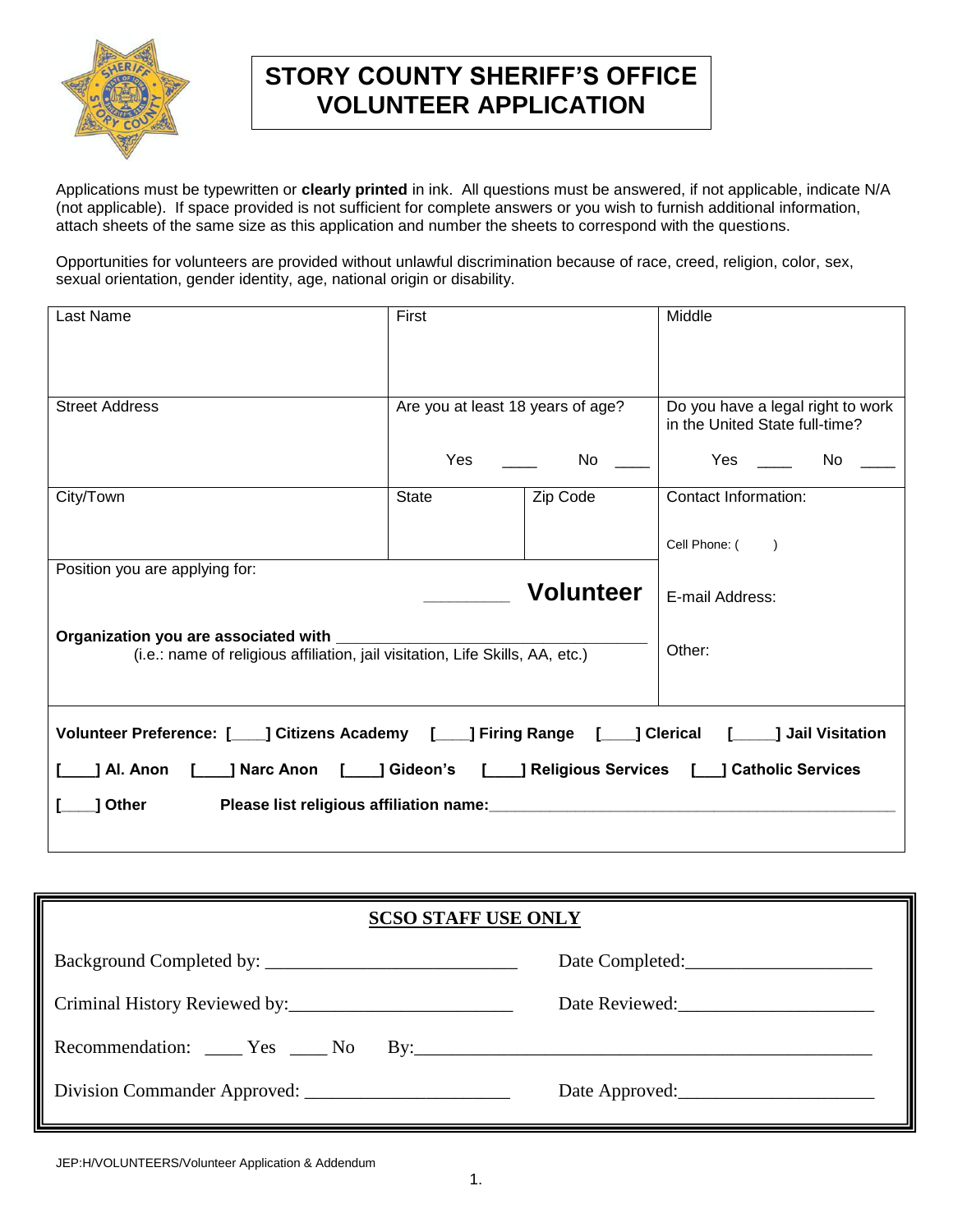### Please list two references: (please do not list relatives)

|                                                                       | Home Phone: Cell Phone: Cell Phone: |
|-----------------------------------------------------------------------|-------------------------------------|
| How long have you known them _______________ years.                   |                                     |
| How acquainted:                                                       |                                     |
| How long have you known them ______________ years.<br>How acquainted: | Home Phone: Cell Phone:             |

| Current/Most Recent Employer: | Dates:             |                       |                     |
|-------------------------------|--------------------|-----------------------|---------------------|
|                               | From:              | To:                   |                     |
| Telephone #: (                |                    |                       |                     |
| Address:                      | Job Title:         | Describe your duties: |                     |
| City, State, Zip Code         | Supervisor's Name: | Reason for leaving:   |                     |
| Past Employer:                | Dates:             |                       |                     |
|                               | From:              | To:                   | Pay level per year: |
| Telephone #:                  |                    |                       |                     |
| Address:                      | Job Title:         | Describe your duties: |                     |
|                               |                    |                       |                     |
| City, State, Zip Code         | Supervisor's Name: | Reason for leaving:   |                     |
|                               |                    |                       |                     |

**List chronologically all of your residences for the last 5 years** (include addresses while attending school if away from home and military address including off base housing)

| Dates:<br>From: | To: | <b>Street Address</b><br>(include any Apartment or Lot<br>Numbers) | <b>City</b> | <b>State</b> |
|-----------------|-----|--------------------------------------------------------------------|-------------|--------------|
|                 |     |                                                                    |             |              |
|                 |     |                                                                    |             |              |
|                 |     |                                                                    |             |              |
|                 |     |                                                                    |             |              |
|                 |     |                                                                    |             |              |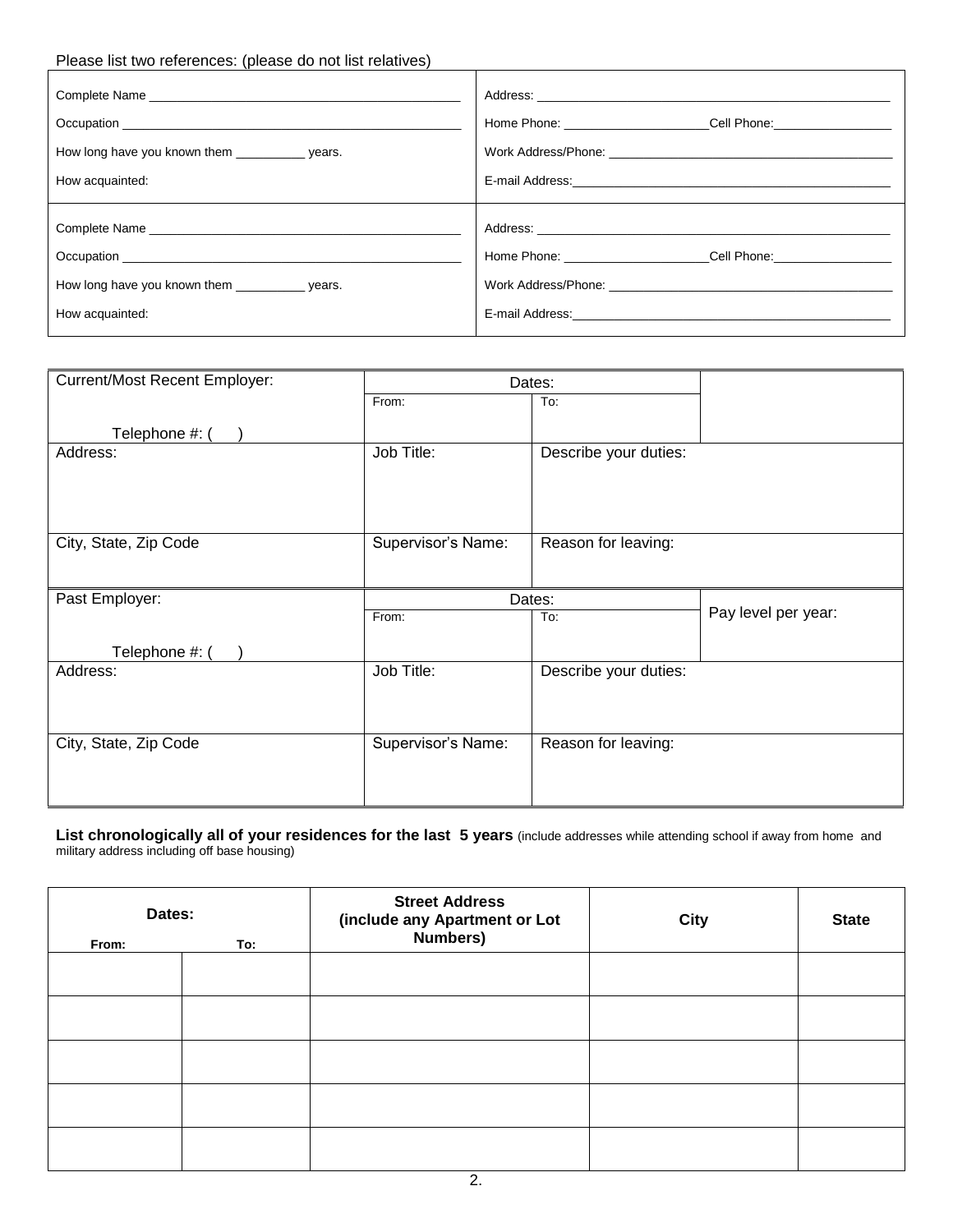| Have you ever been a volunteer before? __ Yes __ No<br>(If yes please list where and duties performed) | Volunteered: From: (dates) | To: (dates) |
|--------------------------------------------------------------------------------------------------------|----------------------------|-------------|
|                                                                                                        |                            |             |

List any professional, trade groups, organizations, machinery/tools operated in past, or special skills or interests you have that you consider relevant to your ability to perform this job:

| Have you ever been convicted of any crime including traffic violations? (For purposes of this<br>question, convicted includes plead guilty, plead no contest, been given a deferred sentence of<br>judgment or found guilty by a Judge or Jury.) | Yes | No l |
|--------------------------------------------------------------------------------------------------------------------------------------------------------------------------------------------------------------------------------------------------|-----|------|
| List each crime/violation, the date of the offense, and the disposition:                                                                                                                                                                         |     |      |

**Note:** A conviction will not automatically disqualify a volunteer applicant. The type and seriousness of the crime, the frequency of violations, the date of conviction, and the applicant's entire work and educational history will be considered.

| Can you perform the requirements of this job with reasonable accommodations? | Yes. | No. |
|------------------------------------------------------------------------------|------|-----|
|------------------------------------------------------------------------------|------|-----|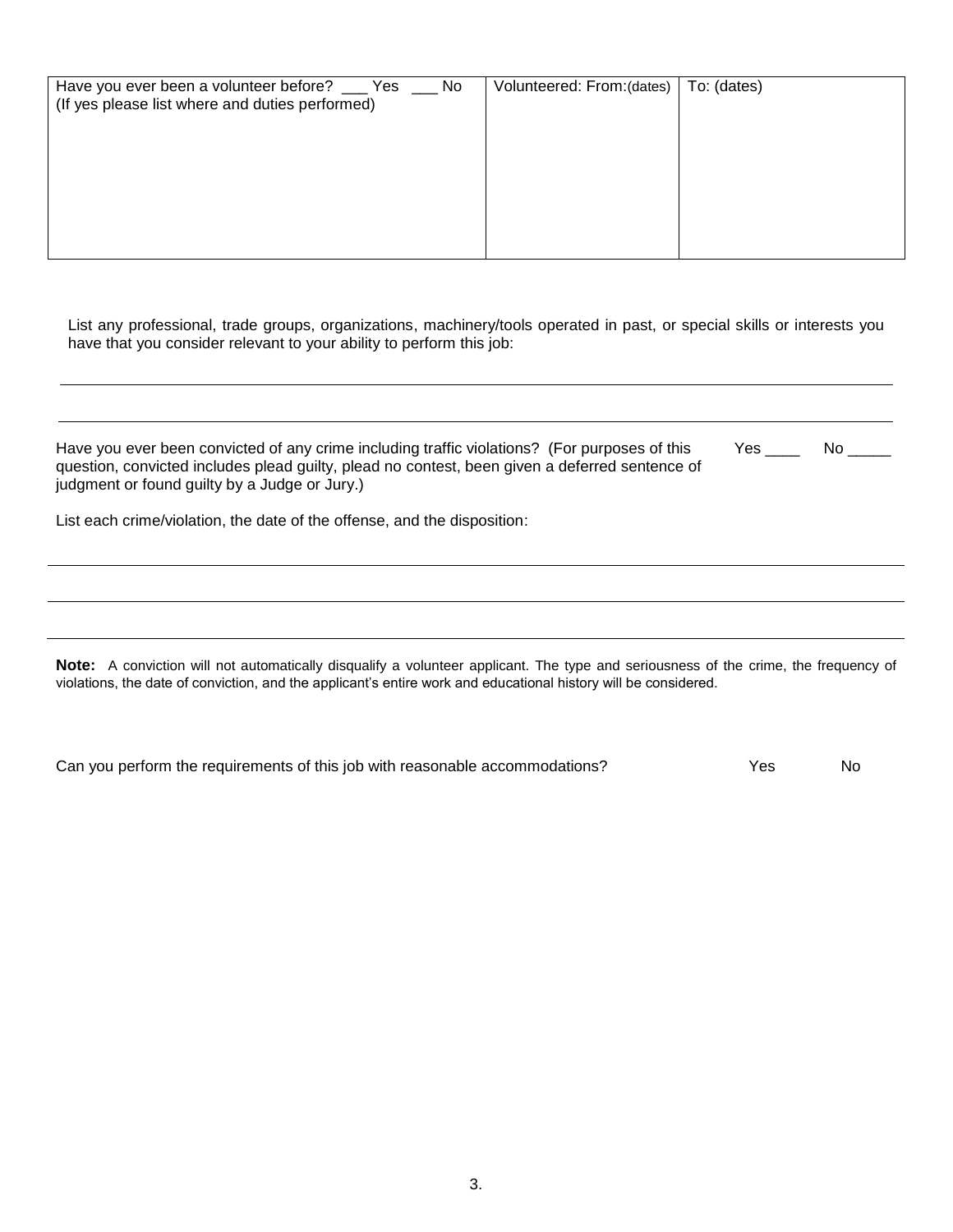#### **I understand:**

That in connection with the application process, Story County will conduct a background investigation and request information from my past employers, education institutions, personal references, and any public or private agencies that have issued me either a professional or vocational certification or license. I also understand that such investigation may also include but is not limited to any criminal records and motor vehicle driving records. I have read Story County's Applicant Background and Investigation Policy, which I fully understand and which indicates that if Story County utilizes the services of a consumer reporting agency, Story County follows the provisions of the Fair Credit Reporting Act and will provide a notice to the applicant and request a separate Release of Information form from the applicant.

That use of illegal drugs is prohibited and that I may be required to undergo and successfully pass a screening for alcohol and/or drugs. I agree that Story County shall be entitled to receive full and complete reports and records governing any alcohol or drug screening, and I authorize any and all such doctors, medical examiners, and clinics/hospitals to give to this organization full and complete reports and records covering such examinations.

That if I sustain any injury or illness while in the position of a volunteer with this organization, I agree that Story County shall be entitled to receive full and complete reports and records governing any medical or related examinations, and I authorize any and all such doctors, medical examiners, and clinics/hospitals to give to Story County full and complete reports and records covering such examinations, condition, care and treatment related to or resulting from the alleged illness or injury.

As a volunteer I will comply with all rules and policies of the organization. I agree to be responsible for the organization's property and equipment issued to me by the organization until returned by me. I agree to pay for property and equipment not returned.

#### **Smoking Ban Notice:**

Volunteers with Story County are advised that smoking is banned by state law (Iowa Code Chapter 142D) on all County grounds and in all County facilities which includes motor vehicles and equipment.

I have provided complete and truthful information to Story County regarding all sources of information, I have been fully informed that any misrepresentations or material omissions concerning such information will be grounds for denying my application.

I have carefully read all the statements regarding requests, authorizations, consents and releases and have voluntarily agreed to the terms to assist Story County in evaluating my qualifications for volunteer and in meeting the business necessity of enlisting honest, trustworthy, reliable and non-violent volunteers who do not pose a risk of serious harm in the workplace.

I understand that with the exception of any credit or investigative reports under Fair Credit Reporting Act, all information and documents generated, received or maintained by Story County during, or as a result of, its investigation will be maintained as confidential information.

#### **Affidavit:**

I declare that, to the best of my knowledge and belief, the information I provided herein is true and correct and complete.

Signature of Applicant:  $\Box$  Date:  $\Box$  Date:  $\Box$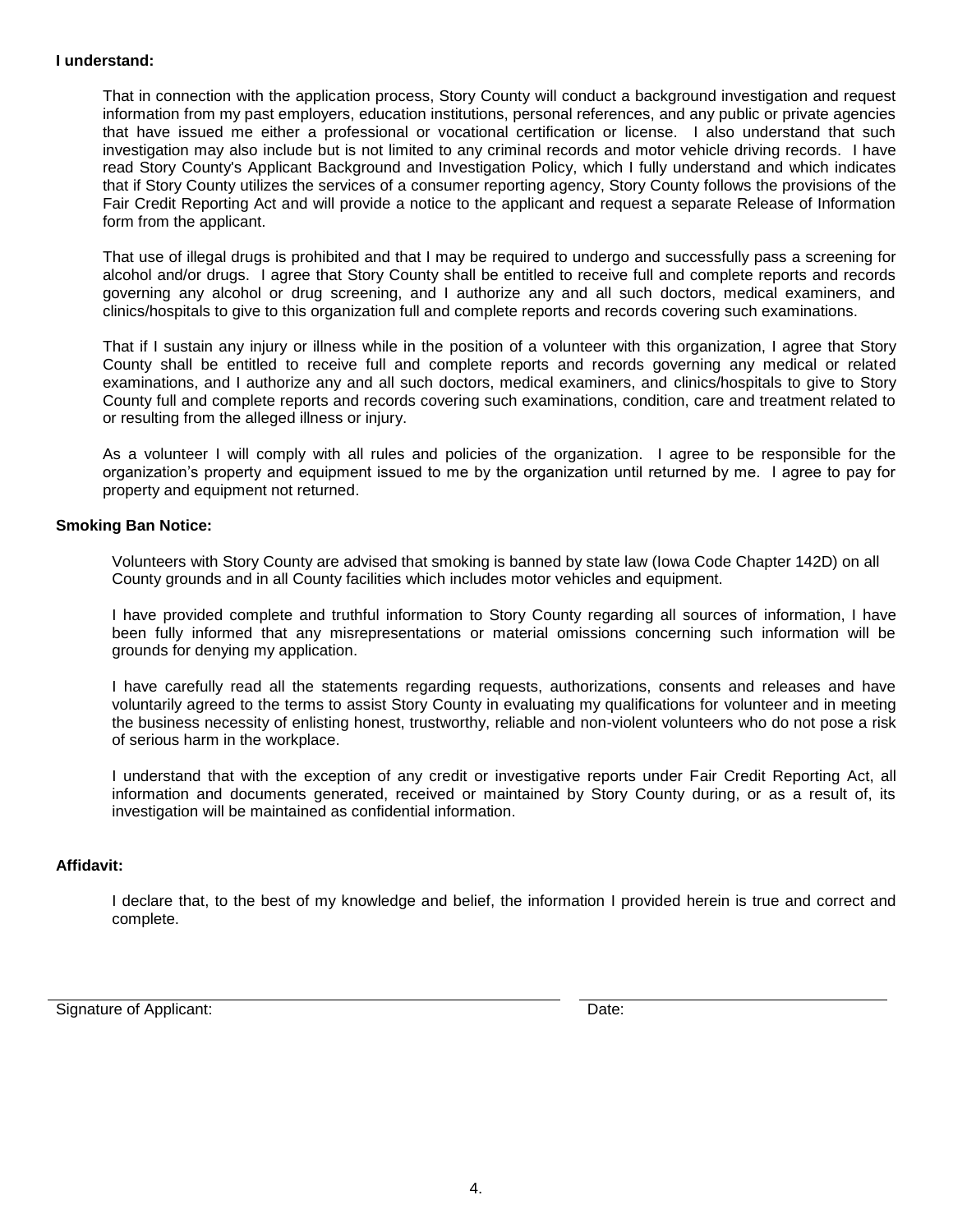# **STORY COUNTY SHERIFF'S OFFICE BACKGROUND & INVESTIGATION RELEASE FORM**

As part of our hiring background and investigation, we may obtain consumer reports to prepare an investigative consumer report. The investigative consumer report may consist of contacting all listed prior employers to verify your employment history. It may also include, but not be limited to, credit information reports, criminal history reports and driving history records. Under the provisions of the Fair Credit Reporting Act (15 USC at 1681-1681u) as amended, before we can seek such reports, we must have your written permission to obtain the information. You have the right, upon written request, to a complete and accurate disclosure of the nature and scope of the investigation. You are also entitled to a copy of your Rights Under the Fair Credit Reporting Act.

Under the provisions of the Fair Credit Reporting Act, 15 USC, Section 1681 et seq., the Americans with Disabilities Act and all applicable federal, state, and local laws, I hereby authorize and permit Story County to obtain a consumer report and/or an investigative consumer report which may include the following:

- 1. My employment records;
- 2. Records concerning any driving, criminal history, credit history, civil record, workers' compensation (post-offer only) and drug testing;
- 3. Verification of my academic and/or professional credentials; and information and/or copies of documents from any military service records.

I understand that an "investigative consumer report" may include information as to my character, general reputation, personal characteristics, and mode of living which may be obtained by interviews with individuals with whom I am acquainted or who may have knowledge concerning any such items of information.

I agree that a copy of this authorization has the same effect as an original.

I hereby release and hold harmless any person, firm, or entity that discloses matters in accordance with this authorization, as well as Story County from liability that might otherwise result from the request for use of and/or disclosure of any or all of the foregoing information.

I understand and acknowledge that under provision of the Fair Credit Reporting Act I may request a copy of any consumer report from the consumer reporting agency that compiled the report, after I have provided proper identification.

I hereby authorize Story County to obtain and prepare an investigative consumer report as set forth above, as part of its investigation of my employment application. This authorization shall remain in effect over the course of my employment. Reports may be ordered periodically during the course of my employment. **I will also provide a copy of my driver's license for your files.**

Full Name: \_\_\_\_\_\_\_\_\_\_\_\_\_\_\_\_\_\_\_\_\_\_\_\_\_\_\_\_\_\_\_\_\_\_\_\_\_ \_\_\_\_\_\_\_\_\_\_\_\_\_\_\_\_\_\_\_\_\_\_\_\_\_\_\_\_ \_\_\_\_\_\_\_\_\_\_\_\_\_\_\_\_\_

(please print clearly) Signature Date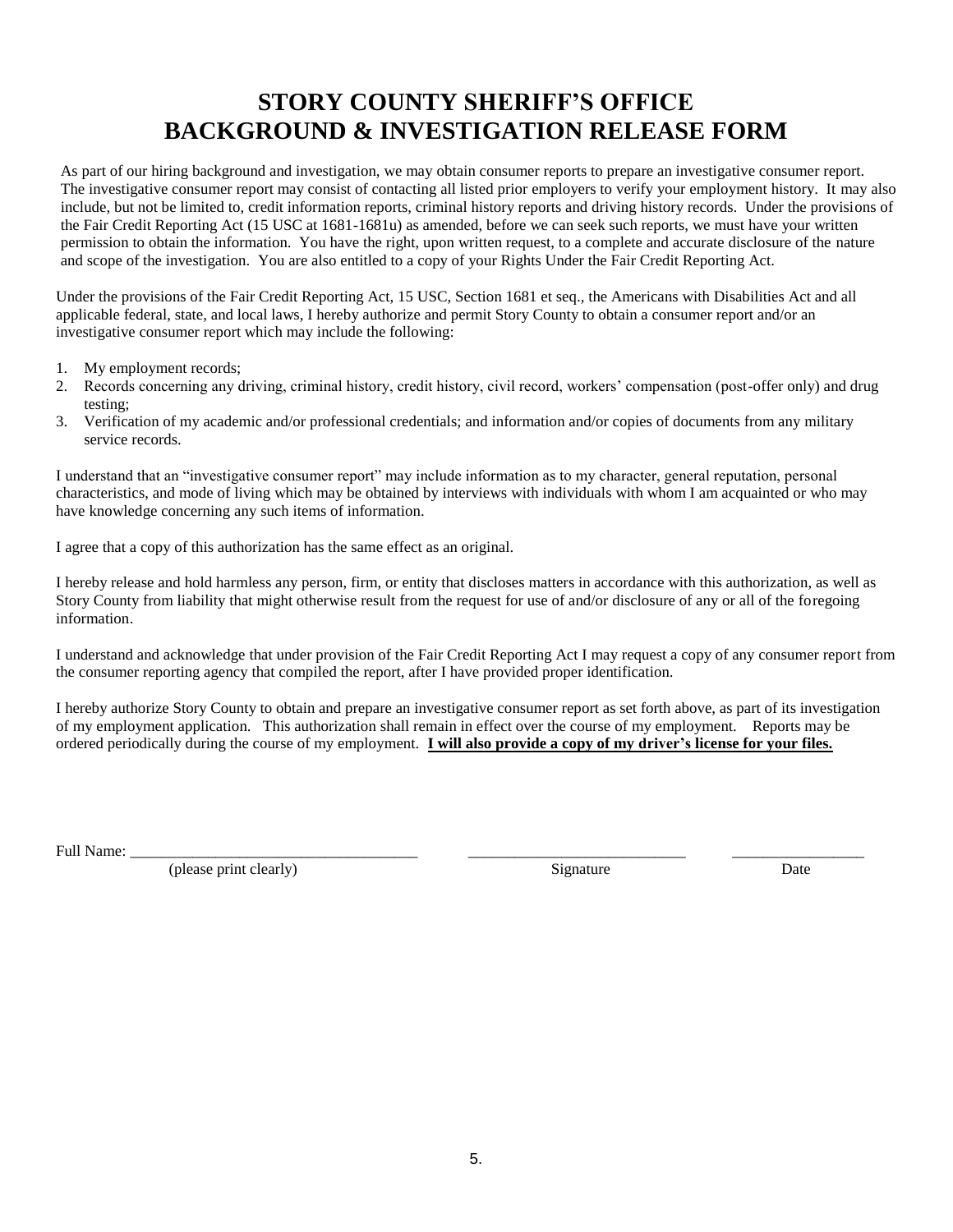### **NOTICE OF APPLICANT BACKGROUND CHECKS AND VOLUNTEER INVESTIGATIVE POLICY**

Story County recognizes the importance of maintaining a safe workplace with employees/volunteers who are honest, trustworthy, qualified, reliable and non-violent, and do not present a risk of serious harm to their co-employees or others. For purposes of furthering these concerns and interests, before hiring an individual, Story County reserves the right to investigate the individual's prior employment history, personal references and educational background, as well as other relevant information that is reasonably available to Story County. In volunteering for certain positions, Story County may review an applicant's credit report and criminal background, if any.

If Story County utilizes the services of a consumer reporting agency, the Company follows the provision of the Fair Credit Reporting Act and will provide a notice, and request a separate release of information form. Consistent with legal requirements, Story County reserves the right to exclude any volunteer applicant from consideration, where the applicant refuses to sign the release form as requested.

In addition, Story County may occasionally find it necessary to investigate current volunteers where behavior or other relevant circumstances raise legitimate questions concerning work performance, reliability, honesty, trustworthiness, or potential threat to the safety of co-employees or others. Volunteer investigations may, where appropriate, include credit reports and investigation of criminal records, including appropriate inquiries about any arrest for which the Volunteer is out on bail. Volunteers subject to such investigations are required to reasonably cooperate with Story County's lawful efforts to obtain relevant information, and may be discharged from their volunteer duties for failure to do so.

All employees are strongly encouraged to immediately report any incidents of potentially threatening, harmful or criminal behavior of employees, supervisors, customers, clients, co-volunteers or visitors that may negatively affect the safety, security, productivity or financial interests of Story County or its workplace to Human Resources.

Story County Sheriff's Office along with Story County's separate policies regarding County Property, Security, Privacy and Searches, and its Drug-Free Workplace Policy, provide further information about Story County's discretion to investigate volunteers.